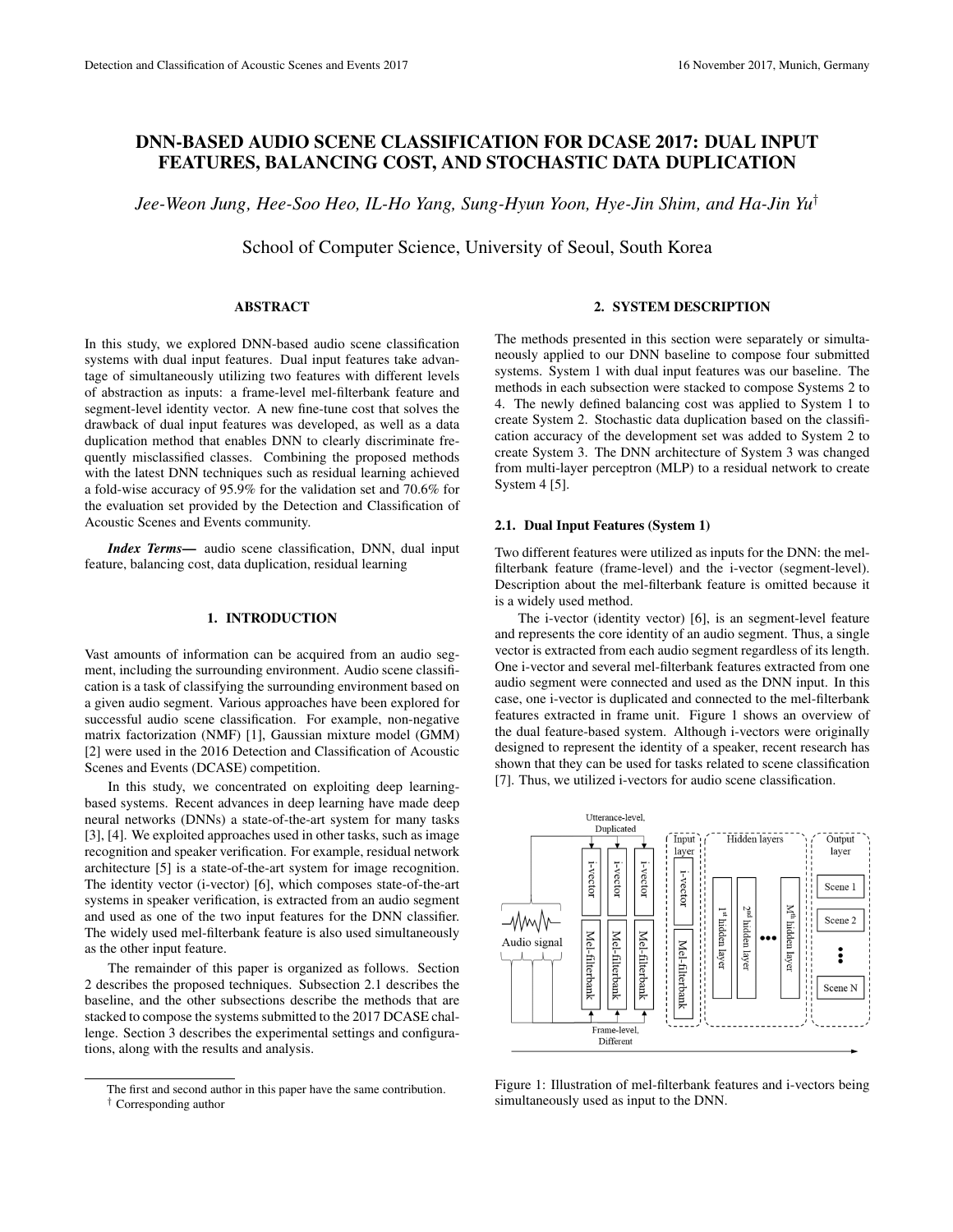In this study, the mel-filterbank featurse and i-vectors were both used as inputs for the DNN classifier with the expectation of synergy between two features with different levels of abstraction: frame and segment, respectively. However, in our early experiments with

the DCASE 2016 challenge dataset, the classification accuracy of the system using dual input features (84.1%) was almost the same as that of a system trained only with i-vectors (83.8%).

A performance gain could be achieved by pre-training the DNN classifier with only the mel-filterbank features and then fine-tuning it with both input features. The mel-filterbank feature was pretrained by zero-masking the i-vector features and fine-tuning the network a certain number of times while maintaining the DNN architecture. It was possible to improve the scene classification accuracy of the DNN by applying the pre-training technique to System 1. However, applying the pre-training technique requires a large amount of training time and knowledge of the characteristics of input features.

# 2.2. Balancing Cost (System 2)

We discovered an unexpected characteristic of the DNN by visualizing the weight matrix between the input layer and the first hidden layer. The DNN tended to utilize only the i-vector and neglect the mel-filterbank features when the two features were input simultaneously. The absolute values for the weights of the network connecting the mel-filterbank features to the first hidden layer were almost zero. In contrast, the absolute value for the weight of the network connecting the i-vector to the first hidden layer was relatively high. We hypothesized that this phenomenon occurred because the i-vector, which is an segment-level feature, was easier to utilize. In contrast, the mel-filterbank feature is a frame-level feature and was harder to utilize.

To solve the problem of the network neglecting the melfilterbank features, we added  $BF_1$  and  $BF_2$  to the network's negative log likelihood (NLL) fine-tune cost in (1) with  $\alpha$  and  $\beta$  as scale factors. Equation (2) corresponds to the average effectiveness of one node from the input feature to all nodes in the first hidden layer. Here,  $W_{x,y}$  means the weight connections between  $x^{th}$  node in the input layer and  $y^{th}$  node in the first hidden layer where X, Y refer to the number of nodes in the input layer and the first hidden layer, respectively. Thus,  $BF_1$  in (3) represents the variance of influence for each element in the input layer. A lower  $BF_1$  means that the input feature's elements are evenly utilized. By adding  $BF_1$  to the objective function, each element of the input feature is forced to have similar effectiveness on the next layer.

$$
cost = NLL + \alpha * BF_1(W) + \beta * BF_2(W) \tag{1}
$$

$$
f_1(W_x) = \frac{1}{Y} \sum_{y=1}^{Y} |W_{x,y}|
$$
 (2)

$$
BF_1(W) = Var(f_1(W_1), f_1(W_2), ..., f_1(W_X))
$$
 (3)

However, the easiest way to make  $BF_1$  equal to zero is by converging all weights to zero. To prevent this,  $BF_2$  in (5) was introduced. For every mini-batch, the average scale of the weight matrix,  $W^{cur}$ , is compared with the scale of initial weight matrix,  $W^{init}$ . By applying ReLU function,  $BF_2$  is active only if the scale of weight matrix has decreased. Thus,  $BF<sub>2</sub>$  prevents the weights from converging to zero.

$$
f_2(W) = \frac{1}{X} \frac{1}{Y} \sum_{x=1}^{X} \sum_{y=1}^{Y} W_{x,y}
$$
 (4)

$$
BF_2(W) = ReLU(f_2(W^{init}) - f_2(W^{cur}))
$$
 (5)

With the added terms to balance mel-filterbank features and ivector, the two input features were evenly used judging by the absolute value of the weight matrix.

# 2.3. Stochastic data duplication (System 3)

A confusion matrix was used to analyze the performance of the subsystems. A combination of three channels that we divided and four cross-validation folds provided by the DCASE community generates 12 subsystems. Details regarding the channels are addressed in subsection 2.5. Figure 2 shows the confusion matrix generated by 12 subsystems from the classification experiment. Diagonal elements for the confusion matrix are omitted in Figure 2 for better visualization of misclassified audio segments. The results confirmed that the misclassification of each subsystem was concentrated in few classes unique to each subsystem. Thus, we devised a simple method to emphasize specific audio scenes in the training phase.

The suggested method (i.e., stochastic data duplication) duplicates each scene's train dataset proportional to the number of misclassified audio segments. It was applied after every epoch during the training phase based on class-wise accuracy with the validation set. Equations (5) and (6) describes how stochastic data duplication is conducted. C corresponds to the confusion matrix.  $C_{j,k}$  is the number of misclassified audio segments where scene  $k$  was classified as scene j.  $E_k$  refers to the number of misclassified audio segments for scene k. In (6),  $A_k$ , between 0 and 1, is the proportion of data from scene  $k$  that is duplicated where  $K$  refers to the set of audio scenes.

$$
E_k = \sum_j C_{j,k} - C_{k,k} \tag{6}
$$

$$
A_k = \frac{E_k}{\sum_{i}^{K} E_i} \tag{7}
$$

Strictly speaking in terms of validation accuracy, this approach may not be appropriate because validation result itself is exploited. Thus, the classification accuracy derived from the validation set was described only for reference. However, from the perspective of the actual DCASE 2017 challenge, the validation set is part of the development set. Therefore, the evaluation result with stochastic data duplication applied is valid.

### 2.4. Residual learning (System 4)

The number of hidden layers has always been a core hyperparameter in deep learning with a major effect on system performance. A residual network was proposed in [5] to resolve this problem. As illustrated on the right side of Figure 3, the residual network is composed of several residual blocks. Each residual block has an identity mapping connection. In identity mapping  $[8]$ , an input x is directly mapped to the output, and  $F(x, W)$  calculate the residual only, where  $W$  is the weight matrix. Based on the identity mapping connection, the input can easily be identically mapped to the output by making the weight matrix into zeros. Thus, as far as the hardware supports it, higher performance is expected with deeper networks because unneeded residual blocks are trained for identity mappings.

$$
y = F(x, W) + x \tag{8}
$$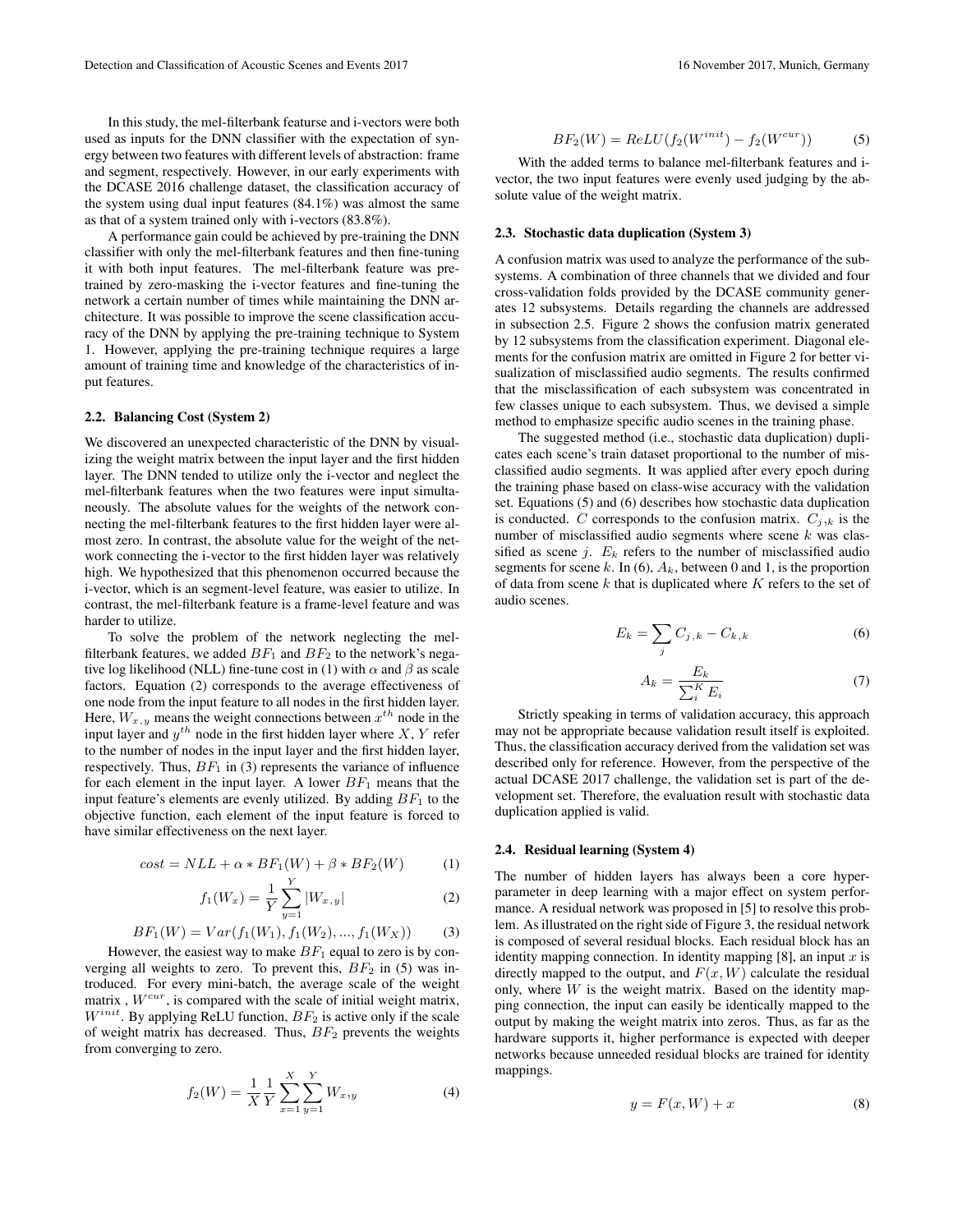

Figure 2: Confusion matrices for all channels and folds.

**DNN** 



**Res Net** 



Figure 3: Network architectures. Left: DNN of 5 fully-connected hidden layers. Right: Residual network of 42 hidden layers (20 blocks + 2 fully-connected).

In [8], a different residual block composition was proposed where the sequence of weight operation, batch normalization, and then the activation function is replaced by a sequential implementation of batch normalization, activation function and then weight summation. The new form, which is called full pre-activation, can preserve clean information paths and gives a performance gain. This technique is adopted for System 4 by changing the network of System 3 to a 42-layer MLP.

#### 2.5. Score-level ensemble

Audio segments from the DCASE 2017 challenge were provided at a 44.1kHz sampling rate and 24-bit resolution, in stereo. In many other studies, stereo audio is normally converted to mono audio by averaging two channels at the sample-level before processing. However based on former studies for the DCASE 2016 challenge [9], all systems in this study, including System 1 (baseline), extracted three different channels from one audio segment: the left and right channels of the stereo audio segment and the converted mono. Then, feature extraction and DNN classifier training were conducted sequentially for each channel. During the verification and evaluation stage, we use the ensemble of the decision scores of the three independent systems to make the final decision for an audio segment.

The results showed that a performance gain was achieved when ensemble was conducted on networks of different channels. Table 1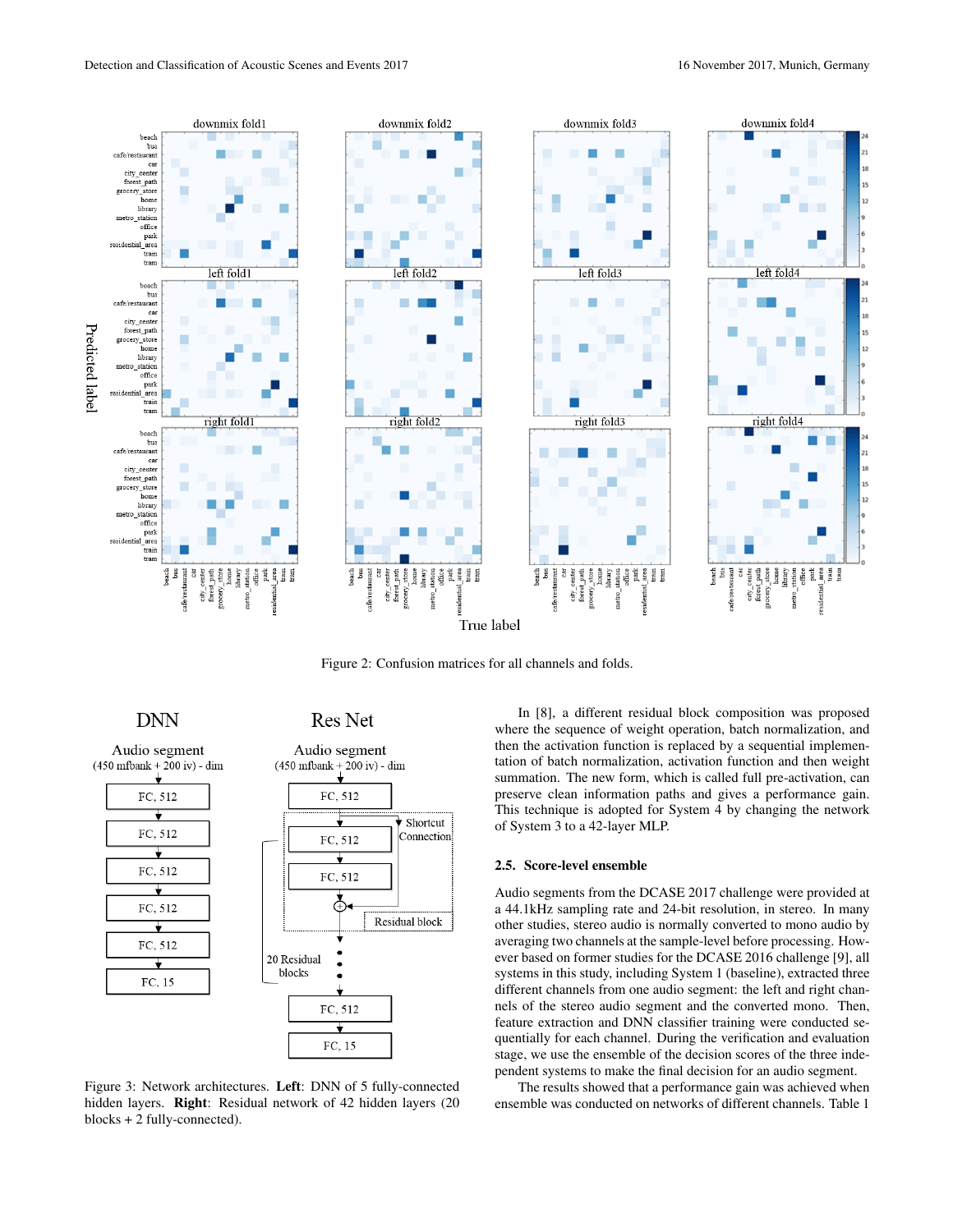shows the classification accuracy of individual channels and when ensemble of the three channels is used.

Table 1: Classification accuracy( $\%$ ) of individual channels and score-level ensemble network using the dual input feature model (System 1).

| Channel         | Fold 1 | Fold 2 | Fold 3 | Fold 4 | Average |
|-----------------|--------|--------|--------|--------|---------|
| converted       | 84.8   | 81.8   | 80.9   | 83.7   | 82.8    |
| left            | 82.2   | 81.9   | 81.4   | 82.7   | 82.0    |
| right           | 83.5   | 81.6   | 82.3   | 79.8   | 81.8    |
| <b>Ensemble</b> | 86.2   | 86.1   | 84.3   | 85.2   | 85.5    |

# 3. EXPERIMENTS AND RESULTS

The systems were implemented with Theano [10], [11], which is a Python library for deep learning. The open-source toolkit Kaldi [12] was used to extract i-vectors.

### 3.1. Feature Configuration

40-dimensional mel-filterbank feature was extracted by using 25ms windows with 10ms shift, following [13]. Linear discriminant analysis (LDA) [14] was used to reduce the dimension of mel-filterbank features to 10. The total feature of a frame is the concatenation of the mel-filterbank feature vectors of the frame and 22 frames before and after the current frame and an i-vector of the segment.

A diagonal GMM with 1024 components is trained with 60 dimensional mel-frequency cepstral coefficients, and a total variability matrix that can extract an i-vector of 200 dimensions was trained for 10 iterations. A 450-dimensional mel-filterbank features  $(10 \times (22 + 1 + 22))$  and a 200-dimensional i-vector were concatenated to form 650-dimensional input feature for the DNN classifier.

# 3.2. Network Configuration

For Systems 1 to 3, MLP has four hidden layers, each having 512 nodes. For System 4, the MLP has 42 hidden layers, each having 512 nodes with a residual connection for every two layers.

The L-2 weight decay [15] with a lambda of  $10^{-4}$  is applied. Dropout [16] was applied to all systems with 20% dropout at the first hidden layer and 50% for the rest of the hidden layers except for System 4. The exclusion of dropout for System 4 follows the practices in [5], [8]. Batch normalization [17] and learning rate decay following implementation in [18] were also utilized.  $\alpha$  and  $\beta$ in our balancing cost were set to 1000 and 100 respectively.

For a residual network, the first and last hidden layers are normal fully-connected layers without a residual connection. In addition, when full pre-activation is applied, the batch normalization and activation functions should be excluded for the first layer in the first residual block. This is to avoid duplicate application of the batch normalization and activation function.

### 3.3. Results and Analysis

Table 2 presents the validation results for the four-fold cross validation of our submitted systems.

In System 2, the balancing cost reduced the classification accuracy by 0.5%p compared with System 1. However, the balancing cost does not require pre-training with only mel-filterbank features. Thus, it can reduce the complexity of the system.

Applying stochastic data duplication led to a recognizable performance gain for all folds except fold 1. However, because the results of the validation set is utilized, strictly speaking in the perspective of validation set, this may not be considered a fair experiment. The performances of Systems 3 and 4 with validation set are therefore presented for reference only. The actual performance gain from stochastic data duplication in the evaluation is addressed in Table 2.

Table 2: Classification accuracy(%) of 4-fold average on validation set and evaluation set.

| System # | Validation set | Evaluation set |
|----------|----------------|----------------|
| System 1 | 85.5           | 67.0           |
| System 2 | 85.1           | 66.2           |
| System 3 | 95.5           | 67.3           |
| System 4 | 95.9           | 70.6           |

- System 1: dual input feature
- System 2: dual input feature + balancing cost
- System 3: dual input feature + balancing cost + stochastic data duplication
- System 4: dual input feature + balancing cost + stochastic data duplication + residual network

# 4. CONCLUSION

In this paper, the latest DNN-based approaches was evaluated by application to audio scene classification with proposed approaches applied. System 1(baseline), which used dual input features, showed 67.0% classification accuracy with the evaluation dataset, 6.0%p higher than the classification accuracy of the DCASE baseline system. Necessity of pre-training was resolved with balancing cost in System 2. A technique for further training the DNN for frequently misclassified classes was applied to System 3. System 4 which applied proposed approaches in Systems 1 through 3 and residual network achieved a classification accuracy of 70.6%, showing that the proposed approaches are valid.

# 5. ACKNOWLEDGMENT

This research was supported by Basic Science Research Program through the National Research Foundation of Korea(NRF) funded by the Ministry of Science, ICT & Future Planning(2017R1A2B4011609)

# 6. REFERENCES

- [1] D. D. Lee and H. S. Seung, "Algorithms for non-negative matrix factorization," in *Advances in Neural Information Processing Systems*, 2001, pp. 556–562.
- [2] D. A. Reynolds, T. F. Quatieri, and R. B. Dunn, "Speaker verification using adapted gaussian mixture models," *Digital Signal Processing*, vol. 10, no. 1-3, pp. 19–41, 2000.
- [3] K. Simonyan and A. Zisserman, "Very deep convolutional networks for large-scale image recognition," *arXiv preprint arXiv:1409.1556*, 2014.